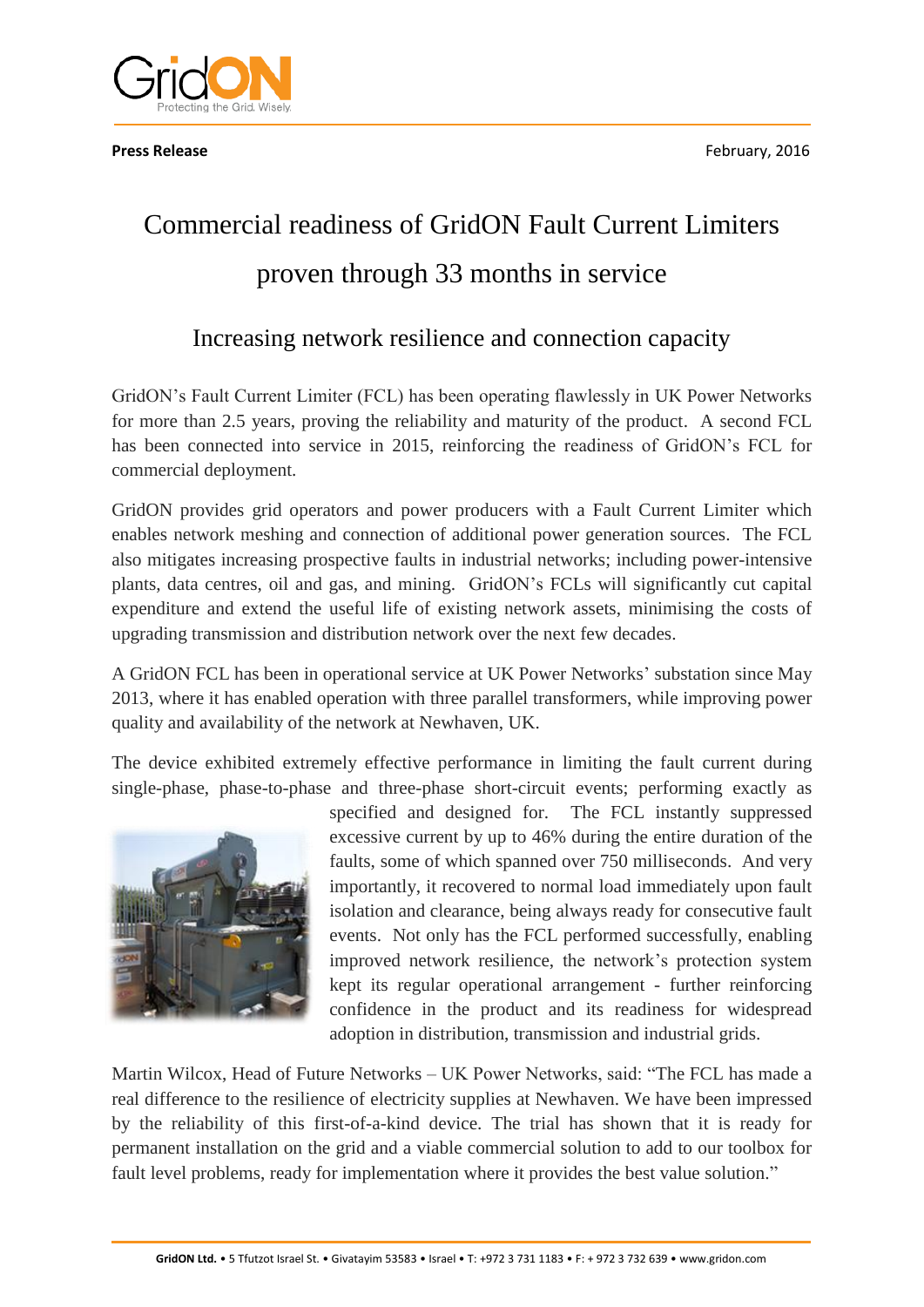While using conventional transformer technology (with no superconducting elements), the FCL has been extremely reliable and robust, operating with absolutely no failure since it went live. The installation and commissioning of the FCL is very similar to power transformers. It did not require any maintenance or repair following multiple fault events, enabling the network operator to maintain well-known operating and maintenance practices.

GridON's FCL was developed and manufactured, together with Wilson Transformer Company, under a project commissioned by the Energy Technologies Institute (ETI). Uniper Technologies (formerly E.ON Technology) was closely engaged as a technical consultant in this project. Uniper Technologies also performed full modelling and simulation of load flow and fault scenarios in the UK Power Networks' system, and has been monitoring the actual performance since the FCL energisation.

Nick Eraut, ETI Project Manager - Energy Storage & Distribution, said: "GridON now has two FCLs in active service, the first of which has passed the milestone of 2½ years in operation. Its exemplary performance and reliability provides real evidence of the advantages of GridON's FCLs and justifies genuine confidence for them to be deployed now as part of business-as-usual activities. The successful development of such innovations will help to minimise the costs of network upgrading and help to ensure that the UK has an affordable and adaptable energy infrastructure."

Richard Hair, Networks Team Leader at Uniper Technologies, said: "E.ON has been impressed with GridON's innovative technology and with the quality of their FCL product. Their merging of academic excellence and commercial development and drive resulted in a timely and professional project and end-product. It has been pleasing to see this new product designed, manufactured and operate smoothly without any failures; something unusual even from well-established large vendors."

GridON's product range has already been proven to work in higher rated power and fault limiting requirements. A second FCL, with specifications of over 50% initial fault peak reduction and 2000A overload current, has been installed in a live network since early 2015.

The FCL is a perfect solution for connecting distributed generation sources, and for preventing fault current damage in industrial networks, including mission-critical applications - such as data-centres and oil and gas rigs - where the tolerance to any downtime is absolutely zero.

"Our exceptionally reliable products have been very effective in mitigating fault currents in live networks," said Yoram Valent, Chief Executive and co-founder of GridON. "GridON is currently engaged with network operators and industrial customers in North America, Asia and Europe; planning FCL solutions up to transmission voltage levels. Implementation of FCLs will clearly save between tens and hundreds of millions of dollars, compared to alternative solutions, when upgrading distribution and transmissions substations."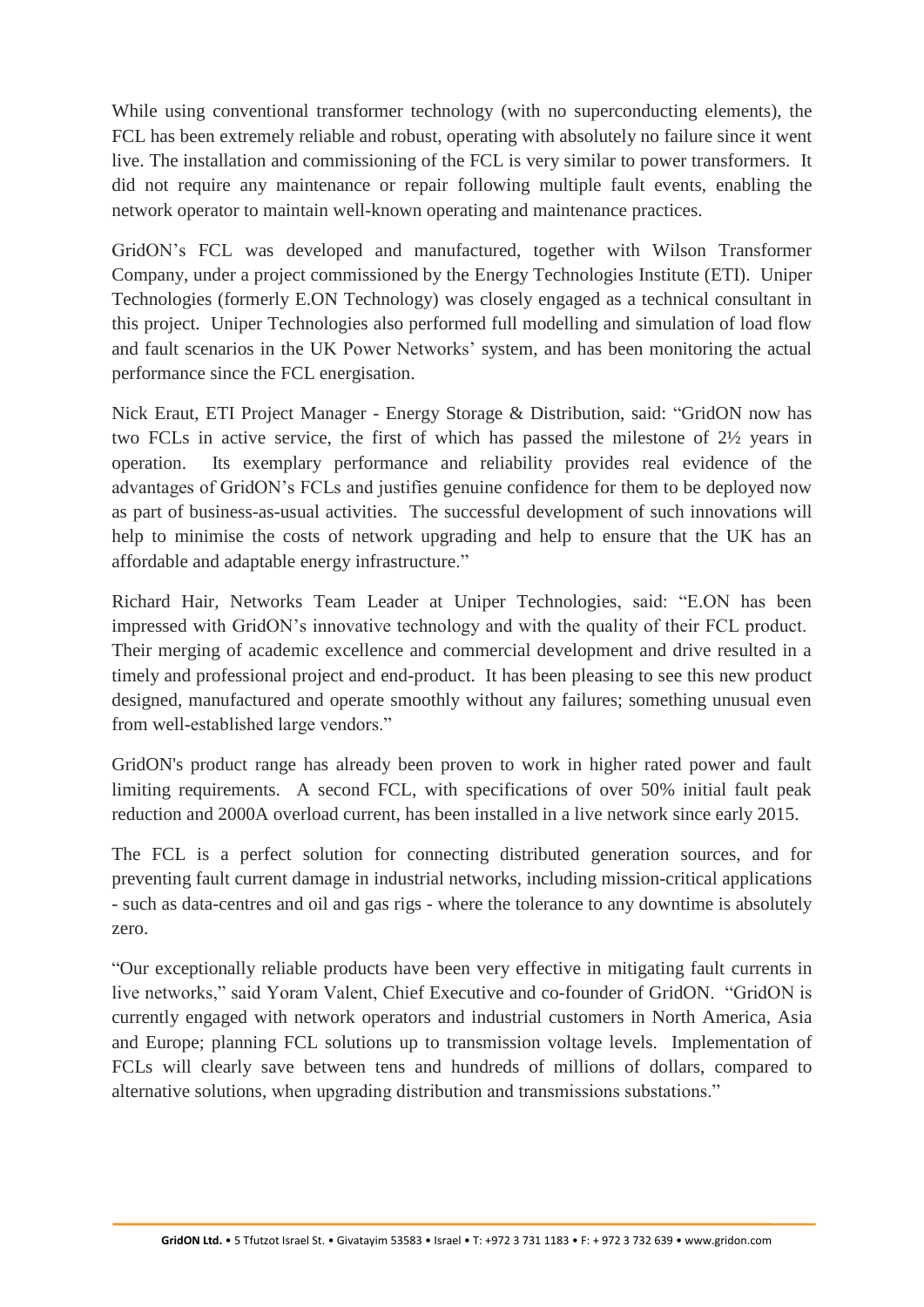### **About GridON Ltd**

GridON offers fault current limiters for transmission and distribution networks and for energyintensive industrial grids. GridON's FCLs enable increased supply by cost-effective network meshing and connection of power generation and renewable energy sources. The FCL improves grid resilience and reliability and significantly lowers capital expenditures and operating costs, while extending the useful life of existing network assets.

GridON's FCL is based on combining industry-standard, proven transformer technology with unique and proprietary concept of electro-magnetic flux alteration on a saturated iron core. The self-triggered system responds instantaneously to faults, suppresses fault current for its entire duration, and recovers immediately following fault clearance – being always ready for consecutive faults events.

GridON's first installed FCL was funded by the Energy Technologies Institute, a public-private partnership between global industries - BP, Caterpillar, EDF, Rolls-Royce and Shell - and the UK Government. GridON is offering scalable FCL solutions from distribution to very high transmission voltage ratings, in partnership with Wilson Transformer Company - Australia's leading manufacturer of high-quality transformers.

GridON was awarded the Global Cleantech 100 and the UK Energy Innovation in 2013, and received the prestigious ACES Smart Grid and GE ecomagination Powering the Grid awards in 2012.

For further information, please visit [www.GridON.com](http://www.gridon.com/) or email [sales@GridON.com](mailto:sales@GridON.com) or call +972.3.711.1183.

#### **About The Energy Technologies Institute**

- The Energy Technologies Institute (ETI) is a public-private partnership between global energy and engineering companies – BP, Caterpillar, EDF, Rolls-Royce and Shell – and the UK Government.
- The ETI brings together engineering projects that accelerate the development of affordable, secure and sustainable technologies that help the UK address its long term emissions reductions targets as well as delivering nearer term benefits.

For further information, please call Nigel Richardson, Media and Public Affairs Manager, at the ETI on 01509 202084.

#### **About UK Power Networks**

UK Power Networks distributes more than a quarter of the UK's electricity through its networks of substations, underground cables and overhead lines making sure the lights stay on across London, the South East and the East of England, regardless of who customers pay their energy bills to. A range of other companies deliver power to the rest of the country.UK Power Networks' 5,600 employees are dedicated to delivering a safe, secure electricity supply to 8.1 million homes and businesses.

The industry regulator Ofgem sets an allowed revenue to distribution companies so that they can maintain safe and reliable electricity supplies. UK Power Networks invests more than £500 million in its electricity networks every year, offers extra help to vulnerable customers at times of need, and is undertaking trials to ensure that electricity networks support the transition to a low carbon future. It also moves cables and connects new electricity supplies.